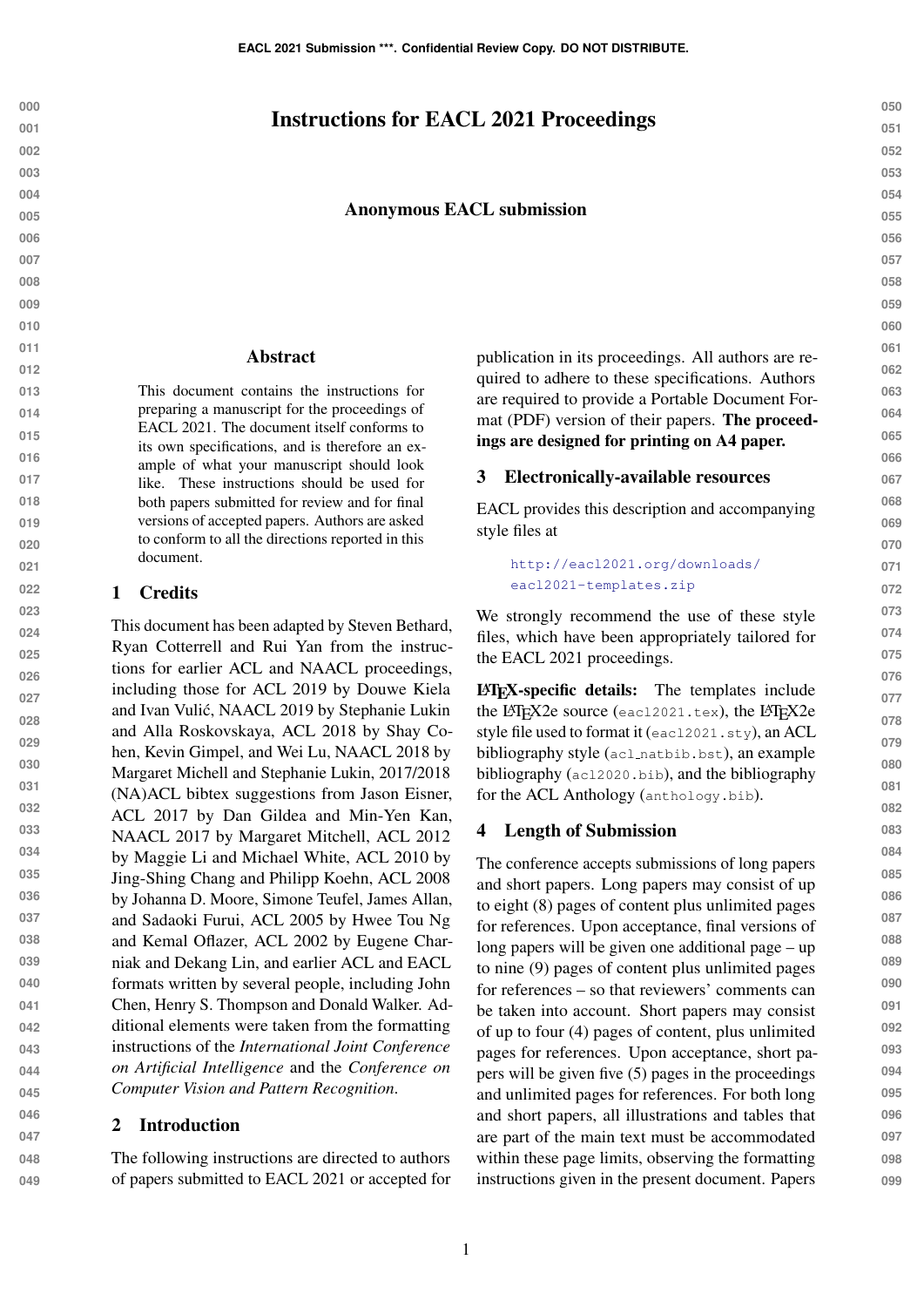**100 101 102** that do not conform to the specified length and formatting requirements are subject to be rejected without review.

**103 104 105 106 107 108 109 110 111 112 113 114 115 116** The conference encourages the submission of additional material that is relevant to the reviewers but not an integral part of the paper. There are two such types of material: appendices, which can be read, and non-readable supplementary materials, often data or code. Additional material must be submitted as separate files, and must adhere to the same anonymity guidelines as the main paper. The paper must be self-contained: it is optional for reviewers to look at the supplementary material. Papers should not refer, for further detail, to documents, code or data resources that are not available to the reviewers. Refer to Appendices [A](#page-6-0) and [B](#page-6-1) for further information.

Workshop chairs may have different rules for allowed length and whether supplemental material is welcome. As always, the respective call for papers is the authoritative source.

### 5 Anonymity

. . .

As reviewing will be double-blind, papers submitted for review should not include any author information (such as names or affiliations). Furthermore, self-references that reveal the author's identity, *e.g.*,

We previously showed [\(Gusfield,](#page-6-2) [1997\)](#page-6-2)

should be avoided. Instead, use citations such as

[Gusfield](#page-6-2) [\(1997\)](#page-6-2) previously showed...

Please do not use anonymous citations and do not include acknowledgements. Papers that do not conform to these requirements may be rejected without review.

Any preliminary non-archival versions of submitted papers should be listed in the submission form but not in the review version of the paper. Reviewers are generally aware that authors may present preliminary versions of their work in other venues, but will not be provided the list of previous presentations from the submission form.

Once a paper has been accepted to the conference, the camera-ready version of the paper should include the author's names and affiliations, and is allowed to use self-references.

**148 149** LATEX-specific details: For an anonymized submission, ensure that \aclfinalcopy at the top of this document is commented out, and that you have filled in the paper ID number (assigned during the submission process on softconf) where  $\star \star \star$  appears in the  $\det\left\{x\right\}$  definition at the top of this document. For a camera-ready submission, ensure that \aclfinalcopy at the top of this document is not commented out.

## 6 Multiple Submission Policy

Papers that have been or will be submitted to other meetings or publications must indicate this at submission time in the START submission form, and must be withdrawn from the other venues if accepted by EACL 2021. Authors of papers accepted for presentation at EACL 2021 must notify the program chairs by the camera-ready deadline as to whether the paper will be presented. We will not accept for publication or presentation the papers that overlap significantly in content or results with papers that will be (or have been) published elsewhere.

Authors submitting more than one paper to EACL 2021 must ensure that submissions do not overlap significantly ( $> 25\%$ ) with each other in content or results.

## 7 Formatting Instructions

Manuscripts must be in two-column format. Exceptions to the two-column format include the title, authors' names and complete addresses, which must be centered at the top of the first page, and any full-width figures or tables (see the guidelines in Section [7.5\)](#page-3-0). Type single-spaced. Start all pages directly under the top margin. The manuscript should be printed single-sided and its length should not exceed the maximum page limit described in Section [4.](#page-0-0) Pages should be numbered in the version submitted for review, but pages should not be numbered in the camera-ready version.

LATEX-specific details: The style files will generate page numbers when \aclfinalcopy is commented out, and remove them otherwise.

## 7.1 File Format

For the production of the electronic manuscript you must use Adobe's Portable Document Format (PDF). Please make sure that your PDF file includes all the necessary fonts (especially tree diagrams, symbols, and fonts with Asian characters). When you print or create the PDF file, there is usually an option in your printer setup to include none,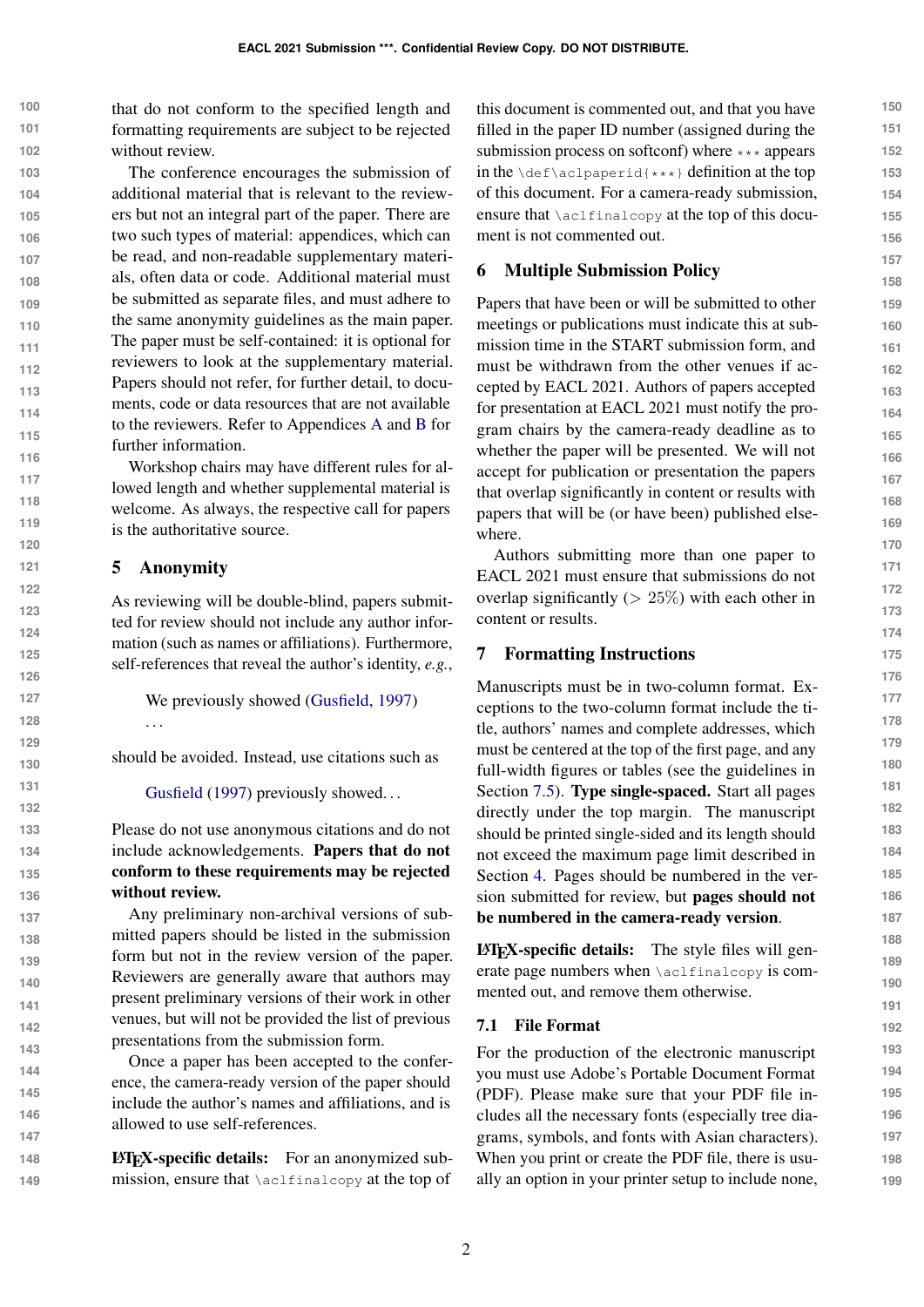**200 201 202 203 204 205 206 207 208 209 210 211** all or just non-standard fonts. Please make sure that you select the option of including ALL the fonts. Before sending it, test your PDF by printing it from a computer different from the one where it was created. Moreover, some word processors may generate very large PDF files, where each page is rendered as an image. Such images may reproduce poorly. In this case, try alternative ways to obtain the PDF. One way on some systems is to install a driver for a postscript printer, send your document to the printer specifying "Output to a file", then convert the file to PDF.

It is of utmost importance to specify the A4 format (21 cm x 29.7 cm) when formatting the paper. Print-outs of the PDF file on A4 paper should be identical to the hardcopy version. If you cannot meet the above requirements about the production of your electronic submission, please contact the publication chairs as soon as possible.

LATEX-specific details: PDF files are usually produced from LATEX using the pdflatex command. If your version of LAT<sub>EX</sub> produces Postscript files, ps2pdf or dvipdf can convert these to PDF. To ensure A4 format in LAT<sub>E</sub>X, use the command  $\text{Special}$ {papersize=210mm,297mm} in the LAT<sub>F</sub>X preamble (below the \usepackage commands) and use dvipdf and/or pdflatex; or specify  $-t$  a4 when working with dvips.

## 7.2 Layout

Format manuscripts two columns to a page, in the manner these instructions are formatted. The exact dimensions for a page on A4 paper are:

- Left and right margins: 2.5 cm
- Top margin: 2.5 cm
- Bottom margin: 2.5 cm
- Column width: 7.7 cm
- Column height: 24.7 cm
- Gap between columns: 0.6 cm

Papers should not be submitted on any other paper size. If you cannot meet the above requirements about the production of your electronic submission, please contact the publication chairs above as soon as possible.

<span id="page-2-0"></span>

| <b>Type of Text</b> | <b>Font Size</b> | <b>Style</b> | 250 |
|---------------------|------------------|--------------|-----|
| paper title         | $15$ pt          | bold         | 251 |
| author names        | $12$ pt          | bold         | 252 |
| author affiliation  | $12$ pt          |              | 253 |
| the word "Abstract" | $12$ pt          | bold         | 254 |
| section titles      | $12$ pt          | bold         | 255 |
| subsection titles   | $11$ pt          | bold         | 256 |
| document text       | $11$ pt          |              | 257 |
| captions            | $10$ pt          |              | 258 |
| abstract text       | $10$ pt          |              | 259 |
| bibliography        | $10$ pt          |              | 260 |
| footnotes           | 9 pt             |              | 261 |

Table 1: Font guide.

### 7.3 Fonts

For reasons of uniformity, Adobe's Times Roman font should be used. If Times Roman is unavailable, you may use Times New Roman or Computer Modern Roman.

Table [1](#page-2-0) specifies what font sizes and styles must be used for each type of text in the manuscript.

LATEX-specific details: To use Times Roman in LATEX2e, put the following in the preamble:

```
\usepackage{times}
\usepackage{latexsym}
```
### 7.4 Ruler

A printed ruler (line numbers in the left and right margins of the article) should be presented in the version submitted for review, so that reviewers may comment on particular lines in the paper without circumlocution. The presence or absence of the ruler should not change the appearance of any other content on the page. The camera ready copy should not contain a ruler.

Reviewers: note that the ruler measurements may not align well with lines in the paper – this turns out to be very difficult to do well when the paper contains many figures and equations, and, when done, looks ugly. In most cases one would expect that the approximate location will be adequate, although you can also use fractional references (*e.g.*, this line ends at mark 295.5).

LATEX-specific details: The style files will generate the ruler when \aclfinalcopy is commented out, and remove it otherwise.

3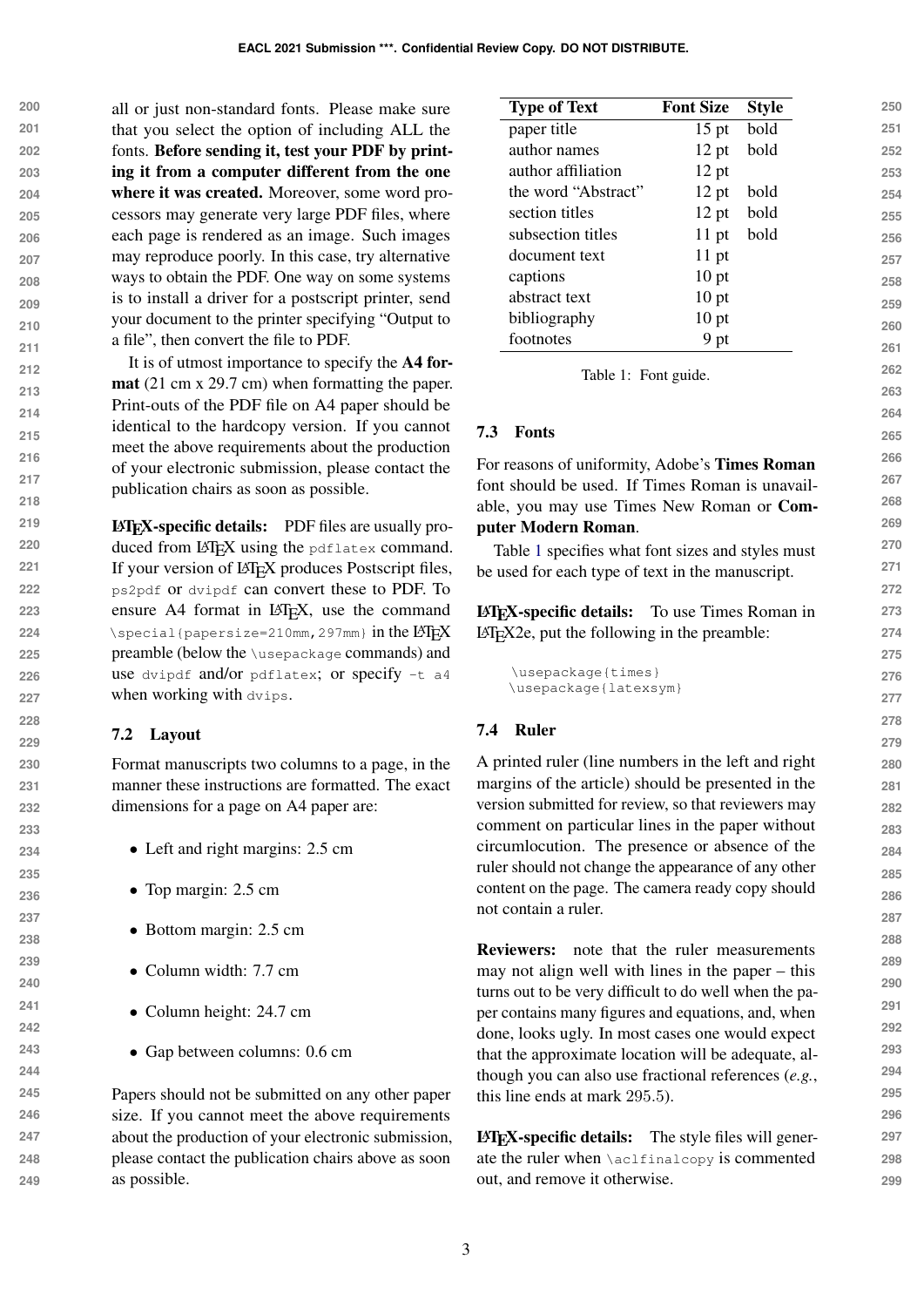### <span id="page-3-0"></span>7.5 Title and Authors

**300**

**301 302 303 304 305 306 307 308 309 310 311 312 313 314 315 316** Center the title, author's name(s) and affiliation(s) across both columns. Do not use footnotes for affiliations. Place the title centered at the top of the first page, in a 15-point bold font. Long titles should be typed on two lines without a blank line intervening. Put the title 2.5 cm from the top of the page, followed by a blank line, then the author's names(s), and the affiliation on the following line. Do not use only initials for given names (middle initials are allowed). Do not format surnames in all capitals (*e.g.*, use "Mitchell" not "MITCHELL"). Do not format title and section headings in all capitals except for proper names (such as "BLEU") that are conventionally in all capitals. The affiliation should contain the author's complete address, and if possible, an electronic mail address.

The title, author names and addresses should be completely identical to those entered to the electronical paper submission website in order to maintain the consistency of author information among all publications of the conference. If they are different, the publication chairs may resolve the difference without consulting with you; so it is in your own interest to double-check that the information is consistent.

> Start the body of the first page 7.5 cm from the top of the page. Even in the anonymous version of the paper, you should maintain space for names and addresses so that they will fit in the final (accepted) version.

## 7.6 Abstract

Use two-column format when you begin the abstract. Type the abstract at the beginning of the first column. The width of the abstract text should be smaller than the width of the columns for the text in the body of the paper by 0.6 cm on each side. Center the word Abstract in a 12 point bold font above the body of the abstract. The abstract should be a concise summary of the general thesis and conclusions of the paper. It should be no longer than 200 words. The abstract text should be in 10 point font.

## 7.7 Text

Begin typing the main body of the text immediately after the abstract, observing the two-column format as shown in the present document.

Indent 0.4 cm when starting a new paragraph.

<span id="page-3-3"></span>

| Command Output                   |          | <b>Command</b> Output |   |
|----------------------------------|----------|-----------------------|---|
| $\{\ \mathbf{u} \}$              | ä        | $\{\setminus c\ c\}$  |   |
| $\{\setminus\hat{e}\}$           | ê        | $\{\ u q\}$           | ğ |
| $\{\ \'i\}$                      | <i>i</i> | $\{\ \{1\}\$          |   |
| $\{\ \mathcal{L}, \mathcal{I}\}$ | Τ        | $\{\n\^n n\}$         | ñ |
| $\{0\}$                          | ø        | $\{\ H \circ\}$       | ő |
| $\{\setminus\prime\}$            | ú        | $\{v r\}$             | ř |
| {\aa}                            | å        | $\{$ \ss }            |   |

Table 2: Example commands for accented characters, to be used in, *e.g.*, BIBT<sub>F</sub>X names.

## 7.8 Sections

Format section and subsection headings in the style shown on the present document. Use numbered sections (Arabic numerals) to facilitate cross references. Number subsections with the section number and the subsection number separated by a dot, in Arabic numerals.

## 7.9 Footnotes

Put footnotes at the bottom of the page and use 9 point font. They may be numbered or referred to by asterisks or other symbols. $<sup>1</sup>$  $<sup>1</sup>$  $<sup>1</sup>$  Footnotes should</sup> be separated from the text by a line.<sup>[2](#page-3-2)</sup>

## 7.10 Graphics

Place figures, tables, and photographs in the paper near where they are first discussed, rather than at the end, if possible. Wide illustrations may run across both columns. Color is allowed, but adhere to Section [8'](#page-5-0)s guidelines on accessibility.

Captions: Provide a caption for every illustration; number each one sequentially in the form: "Figure 1. Caption of the Figure." "Table 1. Caption of the Table." Type the captions of the figures and tables below the body, using 10 point text. Captions should be placed below illustrations. Captions that are one line are centered (see Table [1\)](#page-2-0). Captions longer than one line are left-aligned (see Table [2\)](#page-3-3).

LATEX-specific details: The style files are compatible with the caption and subcaption packages; do not add optional arguments. Do not override the default caption sizes.

**350**

<span id="page-3-1"></span><sup>&</sup>lt;sup>1</sup>This is how a footnote should appear.

<span id="page-3-2"></span><sup>&</sup>lt;sup>2</sup>Note the line separating the footnotes from the text.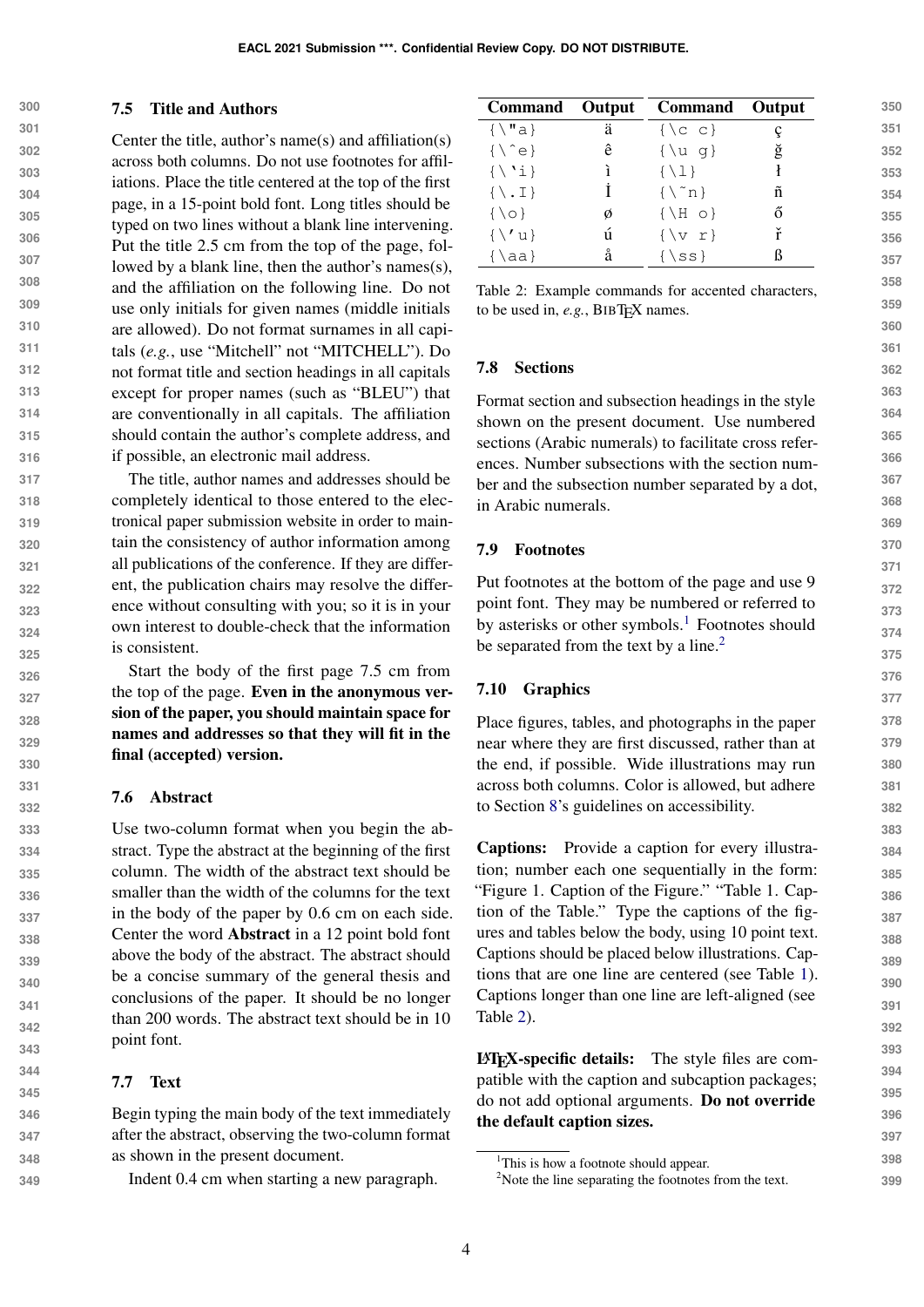### 7.11 Hyperlinks

Within-document and external hyperlinks are indicated with Dark Blue text, Color Hex #000099.

### 7.12 Citations

Citations within the text appear in parentheses as [\(Gusfield,](#page-6-2) [1997\)](#page-6-2) or, if the author's name appears in the text itself, as [Gusfield](#page-6-2) [\(1997\)](#page-6-2). Append lowercase letters to the year in cases of ambiguities. Treat double authors as in [\(Aho and Ullman,](#page-5-1) [1972\)](#page-5-1), but write as in [\(Chandra et al.,](#page-5-2) [1981\)](#page-5-2) when more than two authors are involved. Collapse multiple citations as in [\(Gusfield,](#page-6-2) [1997;](#page-6-2) [Aho and Ullman,](#page-5-1) [1972\)](#page-5-1).

Refrain from using full citations as sentence constituents. Instead of

"[\(Gusfield,](#page-6-2) [1997\)](#page-6-2) showed that ..."

write

["Gusfield](#page-6-2) [\(1997\)](#page-6-2) showed that ..."

LATEX-specific details: Table [3](#page-5-3) shows the syntax supported by the style files. We encourage you to use the natbib styles. You can use the command \citet (cite in text) to get "author (year)" citations as in [Gusfield](#page-6-2) [\(1997\)](#page-6-2). You can use the command \citep (cite in parentheses) to get "(author, year)" citations as in [\(Gusfield,](#page-6-2) [1997\)](#page-6-2). You can use the command \citealp (alternative cite without parentheses) to get "author year" citations (which is useful for using citations within parentheses, as in [Gusfield,](#page-6-2) [1997\)](#page-6-2).

### 7.13 References

Gather the full set of references together under the heading References; place the section before any Appendices. Arrange the references alphabetically by first author, rather than by order of occurrence in the text.

Provide as complete a citation as possible, using a consistent format, such as the one for *Computational Linguistics* or the one in the *Publication Manual of the American Psychological Association* [\(American Psychological Association,](#page-5-4) [1983\)](#page-5-4). Use full names for authors, not just initials.

**445 446 447 448 449** Submissions should accurately reference prior and related work, including code and data. If a piece of prior work appeared in multiple venues, the version that appeared in a refereed, archival venue should be referenced. If multiple versions

of a piece of prior work exist, the one used by the authors should be referenced. Authors should not rely on automated citation indices to provide accurate references for prior and related work.

The following text cites various types of articles so that the references section of the present document will include them.

- Example article in journal: [\(Ando and Zhang,](#page-5-5) [2005\)](#page-5-5).
- Example article in proceedings, with location: (Börschinger and Johnson, [2011\)](#page-5-6).
- Example article in proceedings, without location: [\(Andrew and Gao,](#page-5-7) [2007\)](#page-5-7).
- Example arxiv paper: [\(Rasooli and Tetreault,](#page-6-3) [2015\)](#page-6-3).

 $\text{LATEX-specific details:}$  The LAT<sub>EX</sub> and BibT<sub>EX</sub> style files provided roughly follow the American Psychological Association format. If your own bib file is named eacl2021.bib, then placing the following before any appendices in your LAT<sub>E</sub>X file will generate the references section for you:

```
\bibliographystyle{acl_natbib}
\bibliography{eacl2021}
```
You can obtain the complete ACL Anthology as a BibTEX file from [https://aclweb.org/](https://aclweb.org/anthology/anthology.bib.gz) [anthology/anthology.bib.gz](https://aclweb.org/anthology/anthology.bib.gz). To include both the anthology and your own bib file, use the following instead of the above.

```
\bibliographystyle{acl_natbib}
\bibliography{anthology,eacl2021}
```
## 7.14 Digital Object Identifiers

As part of our work to make ACL materials more widely used and cited outside of our discipline, ACL has registered as a CrossRef member, as a registrant of Digital Object Identifiers (DOIs), the standard for registering permanent URNs for referencing scholarly materials.

All camera-ready references are required to contain the appropriate DOIs (or as a second resort, the hyperlinked ACL Anthology Identifier) to all cited works. Appropriate records should be found for most materials in the current ACL Anthology at <http://aclanthology.info/>. As examples, we cite [\(Goodman et al.,](#page-6-4) [2016\)](#page-6-4) to show you how papers with a DOI will appear in the bibliography. We cite [\(Harper,](#page-6-5) [2014\)](#page-6-5) to show how papers without a DOI but with an ACL Anthology Identifier will appear in the bibliography.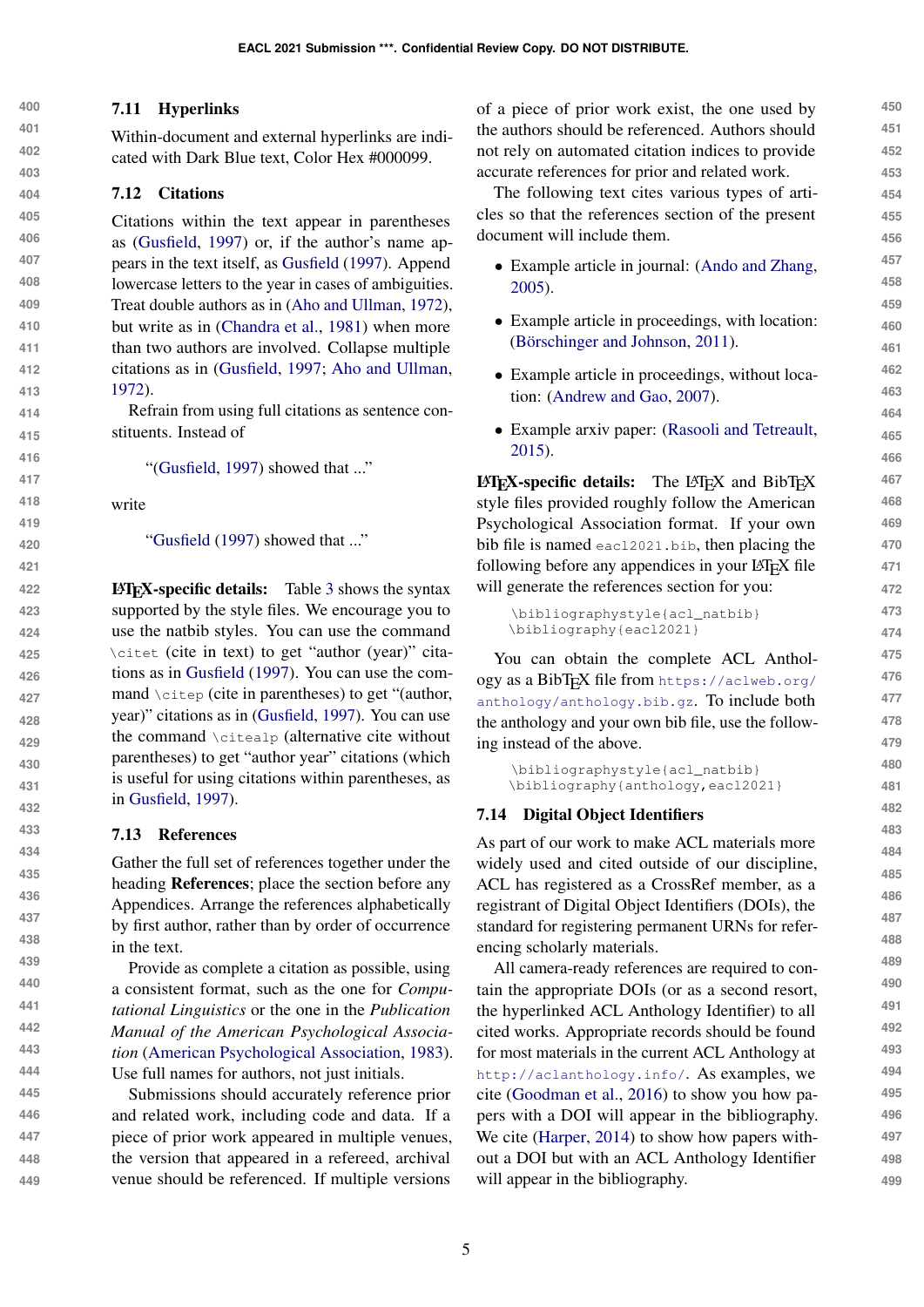<span id="page-5-3"></span>

| 500 | Output           |              | natbib command Old ACL-style command |
|-----|------------------|--------------|--------------------------------------|
| 501 | (Gusfield, 1997) | \citep       | \cite                                |
| 502 | Gusfield, 1997   | \citealp     | no equivalent                        |
| 503 | Gusfield (1997)  | \citet       | \newcite                             |
| 504 | (1997            | \citeyearpar | \shortcite                           |

Table 3: Citation commands supported by the style file. The style is based on the natbib package and supports all natbib citation commands. It also supports commands defined in previous ACL style files for compatibility.

LATEX-specific details: Please ensure that you use BibTEX records that contain DOI or URLs for any of the ACL materials that you reference. If the BibT<sub>E</sub>X file contains DOI fields, the paper title in the references section will appear as a hyperlink to the DOI, using the hyperref LAT<sub>EX</sub> package.

### 7.15 Appendices

Appendices, if any, directly follow the text and the references (but only in the camera-ready; see Appendix [A\)](#page-6-0). Letter them in sequence and provide an informative title: Appendix A. Title of Appendix.

#### <span id="page-5-0"></span>8 Accessibility

In an effort to accommodate people who are colorblind (as well as those printing to paper), grayscale readability is strongly encouraged. Color is not forbidden, but authors should ensure that tables and figures do not rely solely on color to convey critical distinctions. A simple criterion: All curves and points in your figures should be clearly distinguishable without color.

#### 9 Translation of non-English Terms

It is also advised to supplement non-English characters and terms with appropriate transliterations and/or translations since not all readers understand all such characters and terms. Inline transliteration or translation can be represented in the order of:

> original-form transliteration "translation"

### 10 LAT<sub>EX</sub> Compilation Issues

You may encounter the following error during compilation:

> \pdfendlink ended up in different nesting level than \pdfstartlink.

**548 549** This happens when pdflatex is used and a citation splits across a page boundary. To fix this, the style file contains a patch consisting of two lines:  $(1)$  \RequirePackage{etoolbox} (line 455) in eacl2021.  $sty$ ), and (2) A long line below (line 456 in eacl2021.sty).

If you still encounter compilation issues even with the patch enabled, disable the patch by commenting the two lines, and then disable the hyperref package by loading the style file with the nohyperref option:

\usepackage[nohyperref]{eacl2021}

Then recompile, find the problematic citation, and rewrite the sentence containing the citation. (See, *e.g.*, <http://tug.org/errors.html>)

### Acknowledgments

The acknowledgments should go immediately before the references. Do not number the acknowledgments section. Do not include this section when submitting your paper for review.

### References

- <span id="page-5-1"></span>Alfred V. Aho and Jeffrey D. Ullman. 1972. *The Theory of Parsing, Translation and Compiling*, volume 1. Prentice-Hall, Englewood Cliffs, NJ.
- <span id="page-5-4"></span>American Psychological Association. 1983. *Publications Manual*. American Psychological Association, Washington, DC.
- <span id="page-5-5"></span>Rie Kubota Ando and Tong Zhang. 2005. A framework for learning predictive structures from multiple tasks and unlabeled data. *Journal of Machine Learning Research*, 6:1817–1853.
- <span id="page-5-7"></span>Galen Andrew and Jianfeng Gao. 2007. Scalable training of L1-regularized log-linear models. In *Proceedings of the 24th International Conference on Machine Learning*, pages 33–40.
- <span id="page-5-6"></span>Benjamin Börschinger and Mark Johnson. 2011. [A](https://www.aclweb.org/anthology/U11-1004) [particle filter algorithm for Bayesian wordsegmenta](https://www.aclweb.org/anthology/U11-1004)[tion.](https://www.aclweb.org/anthology/U11-1004) In *Proceedings of the Australasian Language Technology Association Workshop 2011*, pages 10– 18, Canberra, Australia.
- <span id="page-5-2"></span>Ashok K. Chandra, Dexter C. Kozen, and Larry J. Stockmeyer. 1981. [Alternation.](https://doi.org/10.1145/322234.322243) *Journal of the Association for Computing Machinery*, 28(1):114–133.